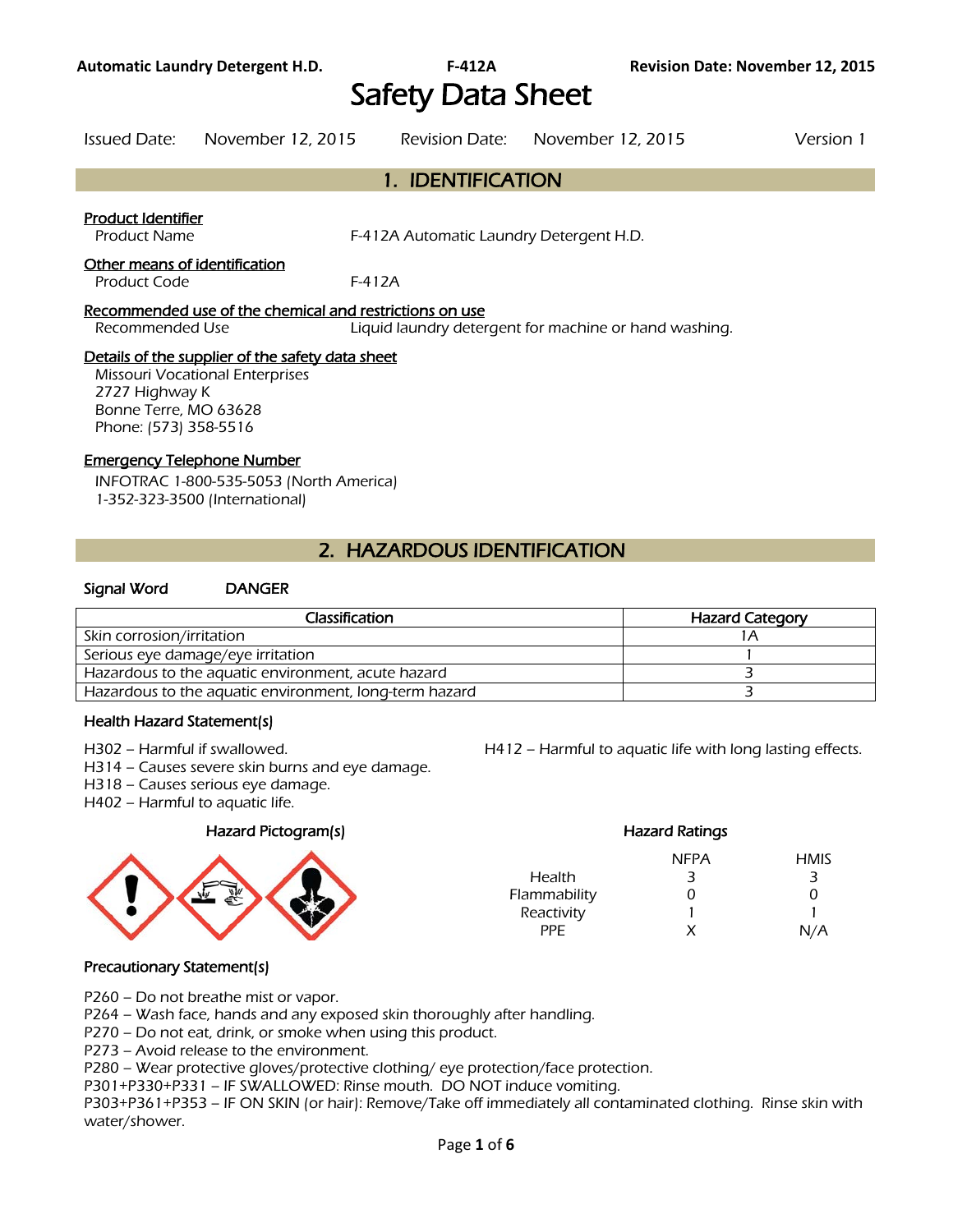P304+P340 – IF INHALED: Remove victim to fresh air and keep at rest in a position comfortable for breathing. P305+P351+P338 – IF IN EYES: Rinse cautiously with water for several minutes. Remove contact lenses, if present and easy to do. Continue rinsing.

P310 – Immediately call a POISON CENTER or doctor/physician.

P363 – Wash contaminated clothing before reuse.

P405 – Store locked up.

P501 – Dispose of contents/container in accordance with local/regional/national/international regulations.

#### Potential Health Effects

| <b>Skin Contact</b> | May cause severe skin burns.  |
|---------------------|-------------------------------|
| Eye Contact         | May cause serious eye damage. |
| <b>Inhalation</b>   | May be fatal when inhaled.    |
| Ingestion           | May be harmful if swallowed.  |

# 3. COMPOSITION/INFORMATION ON INGREDIENT

| <b>Chemical Name/Pure Substance</b> | CAS#        | Weight-%  |
|-------------------------------------|-------------|-----------|
| Water                               | 7732-18-5   | 75-80     |
| Walwet Acid 98                      | 68584-22-5  | $10 - 15$ |
| CalBlend DF                         | Proprietary | 1-5       |
| Sodium Hydroxide                    | 1310-73-2   | $0 - 2$   |
| Calfoam ES-302                      | Proprietary | $0 - 2$   |
| Sodium Carbonate                    | 497-19-8    | $0 - 2$   |
| <b>Citric Acid</b>                  | 77-97-9     | $0 - 2$   |
| <b>Glydant Plus</b>                 | Proprietary | 0-1       |

\*\*If Chemical Name/CAS No is "proprietary" and/or Weight-% is listed as a range, the specific chemical identity and/or percentage of composition has been withheld as a trade secret.

## 4. FIRST-AID MEASURES

- General Advice Ensure that medical personnel are aware of the material(s) involved, and take precautions to protect themselves.
- Eye Contact Immediately flush eyes with plenty of water for at least 15 minutes. Remove contact, lenses, if present and easy to do. Continue rinsing. Call a physician or poison control center immediately.
- Skin Contact Take off immediately all contaminated clothing. Rinse skin with water/shower. Call a physician or poison control center immediately. Chemical burns must be treated by a physician. Wash contaminated clothing before reuse.
- Inhalation Remove victim to fresh air and keep at rest in a position comfortable for breathing. Call a physician is symptoms develop or persist.
- Ingestion Call a POISON CENTER or doctor/physician immediately. Rinse mouth. Do not induce vomiting. If vomiting occurs, keep head low so that stomach content doesn't get into the lungs.

#### Most important symptoms and effects

 Symptoms Burning pain and severe corrosive skin damage. Causes serious eye damage. Symptoms may include stinging, tearing, redness, swelling, and blurred vision. Permanent eye damage including blindness could result.

## 5. FIRE-FIGHTING MEASURES

#### Extinguishing Media

Suitable Extinguishing Media: Water fog, foam, dry chemical powder, carbon dioxide  $(CO_2)$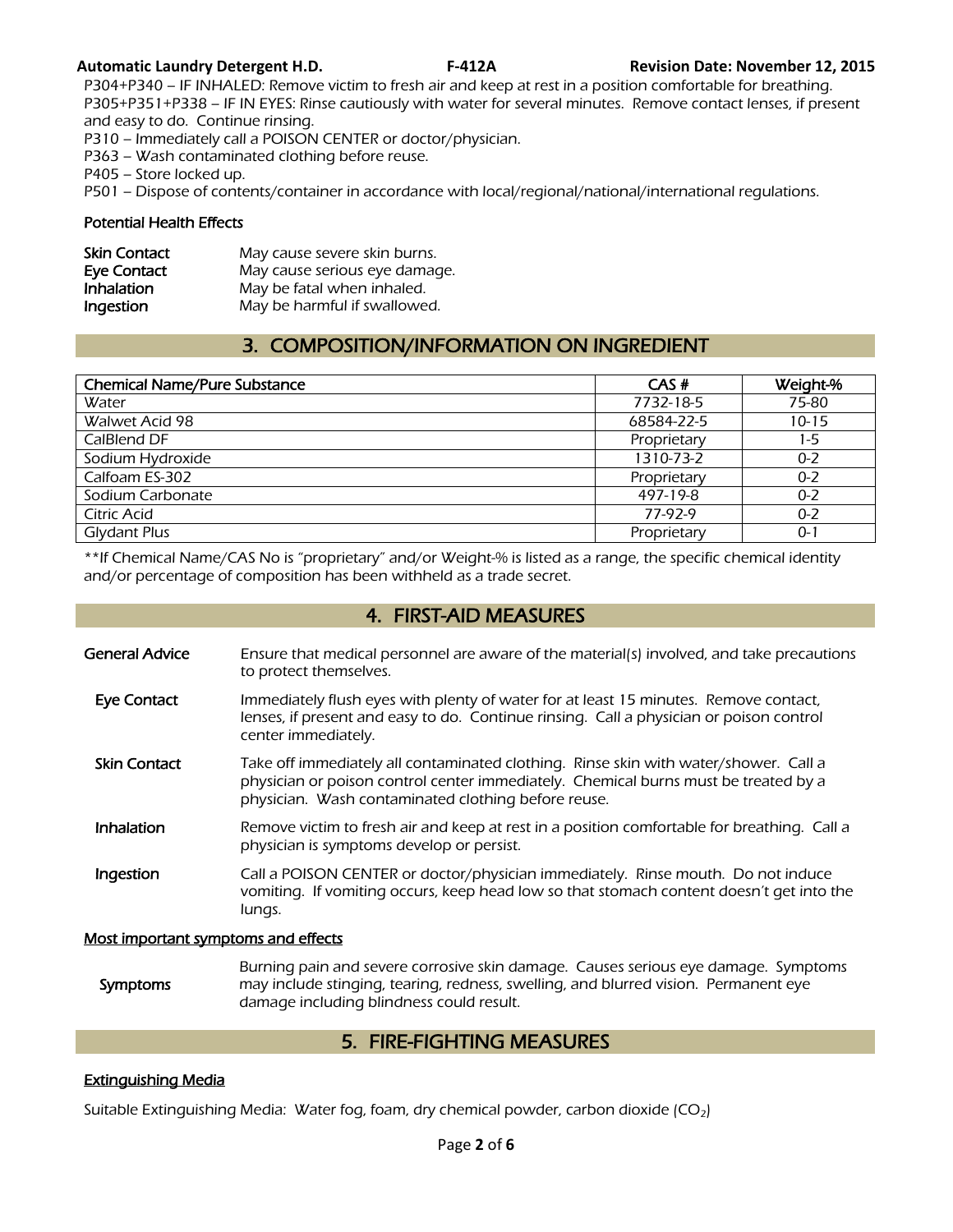Unsuitable Extinguishing Media: Do not use water jet as extinguisher, as this will spread the fire.

#### Specific Hazards Arising from the Chemical

During fire, gases hazardous to health may be formed.

#### Protective equipment and precautions for firefighters

As in any fire, wear self-contained breathing apparatus pressure-demand, MSHA/NIOSH (approved or equivalent) and full protective gear. In case of fire and/or explosion do not breathe fumes. Move containers from fire area if you can do so without risk.

## 6. ACCIDENTAL RELEASE MEASURES

#### Personal precautions, protective equipment and emergency procedures

Personal precautions **Keep unnecessary personnel away.** Keep people away from and upwind of spill/leak. Wear appropriate protective equipment and clothing during cleanup. Do not breathe mist or vapor. Do not touch damaged containers or spilled material unless wearing appropriate protective clothing. Ventilate closed spaces before entering them. Local authorities should be advised if significant spillages cannot be contained. For personal protection, see section 8 of this SDS. **Environmental precautions** Avoid release to the environment. Contact local authorities in case of spillage to drain/aquatic environment. Prevent further leakage or spillage if safe to do so. Do not contaminate water. Avoid discharge into drains, water courses or onto the ground.

#### Methods and material for containment and clean up

Methods for Containment Prevent further leakage or spillage if safe to do so.

` Methods for Clean up **Large spills:** Dike the spilled material, where this is possible. Cover with plastic sheet to prevent spreading. Use a material like vermiculite, sand, or earth to soak up the product and place into a container for later disposal. Prevent product from entering drains. Following product recovery, flush area with water.

> Small spills: Wipe up with absorbent material (e.g. cloth, fleece). Clean surface thoroughly to remove residual contamination.

# 7. HANDLING AND STORAGE

#### Precautions for safe handling

Provide adequate ventilation. Do not breathe mist or vapor. Do not get in eyes, on skin, or on clothing. Avoid prolonged exposure. Do not eat, drink, or smoke while working. Wear appropriate personal protective equipment. Avoid release to the environment. Observe good industrial hygiene practices.

#### Conditions for safe storage, including any incompatibilities

Store locked up. Store in original tightly closed container. Store away from incompatible materials (see Section 10 of this SDS).

| <b>Chemical Name</b>                | ACGIH                        | AH2C           | NIOSH                        |
|-------------------------------------|------------------------------|----------------|------------------------------|
| Sodium Hydroxide (CAS<br>1310-73-21 | Ceiling: 2 mg/m <sup>3</sup> | PEL: 2 $mq/m3$ | Ceiling: 2 mg/m <sup>3</sup> |

## 8. EXPOSURE CONTROLS/PERSONAL PROTECTION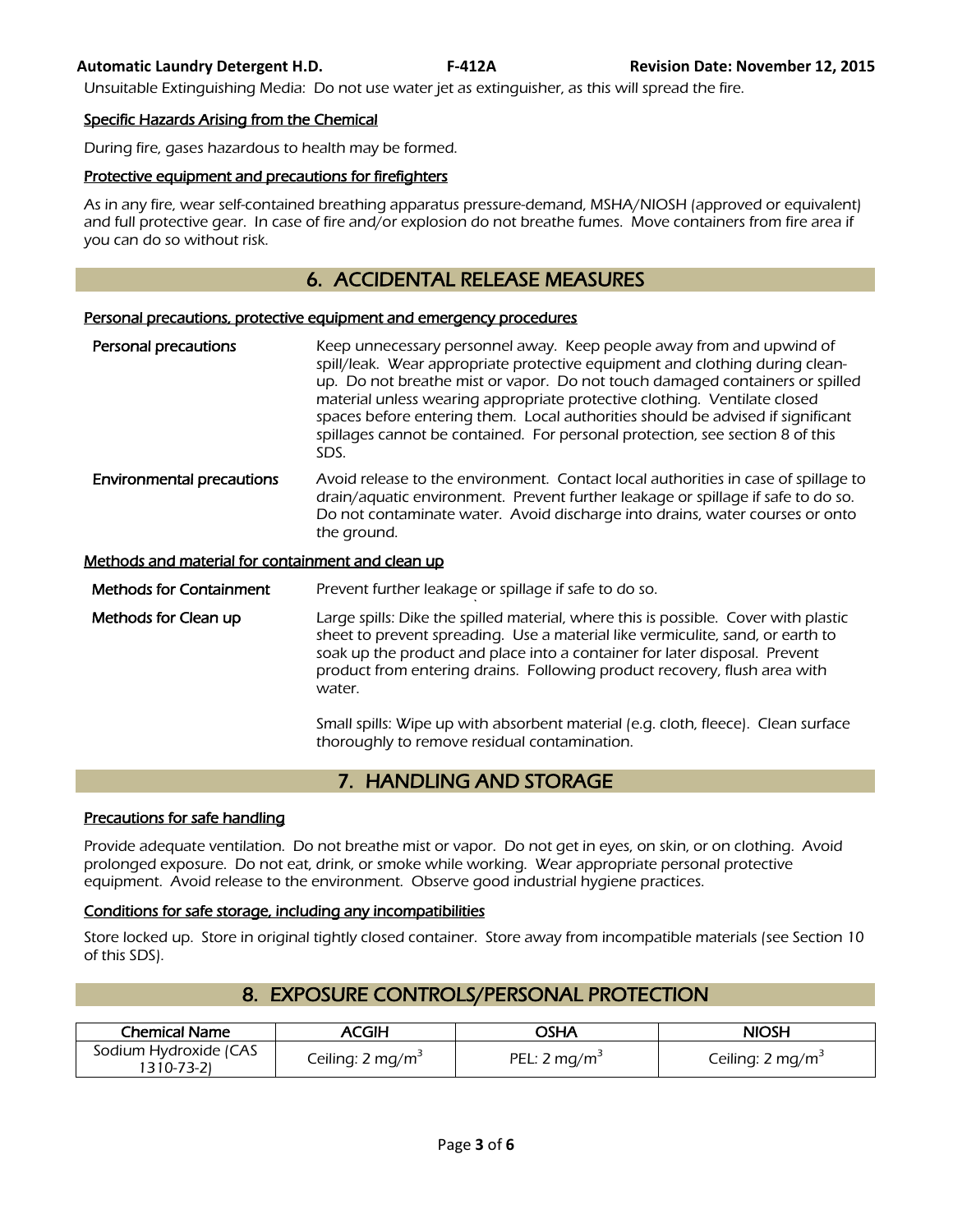| <b>Automatic Laundry Detergent H.D.</b><br>Appropriate engineering controls | $F-412A$                                                                                                                                                                                                                                                                                                                                                                                                                                                                                               | <b>Revision Date: November 12, 2015</b> |
|-----------------------------------------------------------------------------|--------------------------------------------------------------------------------------------------------------------------------------------------------------------------------------------------------------------------------------------------------------------------------------------------------------------------------------------------------------------------------------------------------------------------------------------------------------------------------------------------------|-----------------------------------------|
| <b>Engineering Controls</b>                                                 | Good general ventilation (typically 10 air changes per hour) should be used.<br>Ventilation rates should be matched to conditions. If applicable, use process<br>enclosures, local exhaust ventilation, or other engineering controls to<br>maintain airborne levels below recommended exposure limits. If exposure<br>limits have not been established, maintain airborne levels to an acceptable<br>level. Eye wash facilities and emergency shower must be available when<br>handling this product. |                                         |
| Individual protection measures, such as personal protective equipment       |                                                                                                                                                                                                                                                                                                                                                                                                                                                                                                        |                                         |
| Eye/Face Protection                                                         | Wear safety glasses with side shields (or goggles) and a face shield.                                                                                                                                                                                                                                                                                                                                                                                                                                  |                                         |
| Skin and Body Protection                                                    | Wear appropriate chemical resistant clothing and gloves.                                                                                                                                                                                                                                                                                                                                                                                                                                               |                                         |
| Respiratory Protection                                                      | If engineering controls do not maintain airborne concentrations below<br>recommended exposure limits (where applicable) or to an acceptable level<br>(in countries where exposure limits have not been established), an approved<br>respirator must be worn. Wear positive pressure self-contained breathing<br>apparatus (SCBA).                                                                                                                                                                      |                                         |
| <b>General Hygiene Considerations</b>                                       | Do not eat, drink, or smoke when using this product. Wash contaminated<br>clothing before reuse. Routinely wash work clothing and protective<br>equipment to remove contaminants. Handle in accordance with good<br>industrial hygiene and safety practice.                                                                                                                                                                                                                                            |                                         |

# 9. PHYSICAL AND CHEMICAL PROPERTIES

### **Appearance**

| <b>Physical State</b><br>Color                                                                                                                                                                                                                                                                                                                                                                                                                                                                                                                                  | Liquid<br>Clear                                                                                                                                                                                                                                                                                                                        | Odor<br><b>Odor Threshold</b> | Lemon<br>Not Determined |
|-----------------------------------------------------------------------------------------------------------------------------------------------------------------------------------------------------------------------------------------------------------------------------------------------------------------------------------------------------------------------------------------------------------------------------------------------------------------------------------------------------------------------------------------------------------------|----------------------------------------------------------------------------------------------------------------------------------------------------------------------------------------------------------------------------------------------------------------------------------------------------------------------------------------|-------------------------------|-------------------------|
| <b>Property</b>                                                                                                                                                                                                                                                                                                                                                                                                                                                                                                                                                 | <b>Values</b>                                                                                                                                                                                                                                                                                                                          |                               | Remarks - Method        |
| рH<br><b>Melting Point/Freezing Point</b><br>Boiling Point/Boiling Range<br><b>Flash Point</b><br><b>Evaporation Rate</b><br>Flammability (Solid, Gas)<br><b>Upper Flammability Limits</b><br><b>Lower Flammability Limits</b><br><b>Vapor Pressure</b><br><b>Vapor Density</b><br><b>Specific Gravity</b><br><b>Water Solubility</b><br>Solubility in other solvents<br><b>Partition Coefficient</b><br><b>Auto-ignition Temperature</b><br><b>Decomposition Temperature</b><br><b>Viscosity</b><br><b>Explosive Properties</b><br><b>Oxidizing Properties</b> | $8-9$<br>Not determined<br>Not determined<br>Not determined<br>Not determined<br>Liquid-Not applicable<br>Not determined<br>Not determined<br>Not determined<br>Not determined<br>1.03<br>Not determined<br>Not determined<br>Not determined<br>Not determined<br>Not determined<br>Not determined<br>Not determined<br>Not determined |                               |                         |

# 10. STABILITY AND REACTIVITY

| Reactivity                 |
|----------------------------|
| <b>Chemical Stability</b>  |
| <b>Conditions to Avoid</b> |
| Incompatible materials     |

Not reactive under normal conditions. Stable under normal conditions. Contact with incompatible materials. Strong acids and strong oxidizers.

Page **4** of **6**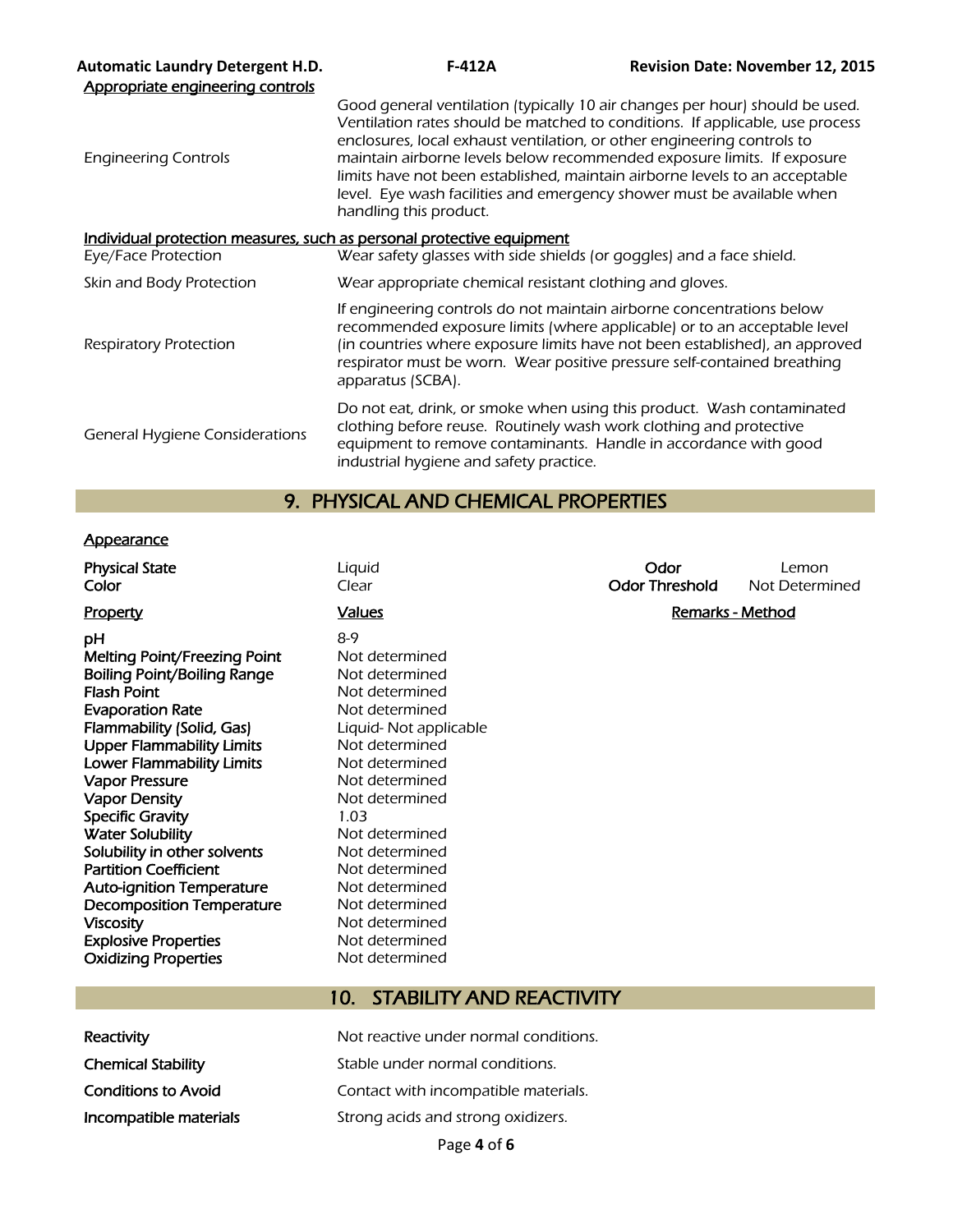Hazardous Decomposition

Carbon oxides, sodium oxides, nitrogen oxides, and formaldehyde.

Hazardous Polymerization Does not occur.

## 11. TOXICOLOGICAL INFORMATION

#### Mixture Toxicity

Toxicological data have not been determined specifically for this product.

## 12. ECOLOGICAL INFORMATION

#### **Ectotoxicity**

Ecological studies have not been carried out on this product.

| <b>13. DISPOSAL CONSIDERATIONS</b>                                                                                                            |                                                                                                                                                                                                                                                                                                                                                    |  |  |  |
|-----------------------------------------------------------------------------------------------------------------------------------------------|----------------------------------------------------------------------------------------------------------------------------------------------------------------------------------------------------------------------------------------------------------------------------------------------------------------------------------------------------|--|--|--|
| <b>Disposal Instructions</b>                                                                                                                  | Collect and reclaim or dispose in sealed containers at licensed waste disposal<br>site. Do not allow this material to drain into sewers/water supplies. Do not<br>contaminate ponds, waterways, or ditches with chemical or used container.<br>Dispose of in accordance with local, regional, national, and international<br>laws and regulations. |  |  |  |
| <b>Hazardous Waste Code</b>                                                                                                                   | Not available.                                                                                                                                                                                                                                                                                                                                     |  |  |  |
| Waste from residues / unused<br>products                                                                                                      | Dispose of in accordance with local regulations. Empty containers or liners<br>may retain some product residues. This material and its container must be<br>disposed of in a safe manner.                                                                                                                                                          |  |  |  |
| <b>Contaminated Packaging</b>                                                                                                                 | Since emptied containers may retain product residue, follow label warnings<br>even after container is emptied. Empty containers should be taken to an<br>approved waste handling site for recycling or disposal.                                                                                                                                   |  |  |  |
|                                                                                                                                               | <b>14. TRANSPORT INFORMATION</b>                                                                                                                                                                                                                                                                                                                   |  |  |  |
|                                                                                                                                               |                                                                                                                                                                                                                                                                                                                                                    |  |  |  |
| <b>Note</b>                                                                                                                                   | Please see current shipping paper for most up to date shipping information,<br>including exemptions and special circumstances.                                                                                                                                                                                                                     |  |  |  |
| DOT I.D. Number<br><b>DOT Proper Shipping Name</b><br><b>DOT Hazard Classes:</b><br>US DOT<br>Road (ADR)<br>Air (ICAO/IMDG)<br>Sea (IMO/IMDG) | Not available.<br>Not available.<br>Not available.<br>Not available.<br>Not available.<br>Not available.                                                                                                                                                                                                                                           |  |  |  |

## 15. REGULATORY INFORMATION

#### U.S. Federal Regulations

Contents of this SDS comply with OSHA Hazard Communication Standard CFR 1910.1200.

### OSHA Hazard Communication Standard (29 CFR 1910.1200)

( X ) Hazardous ( ) Non- Hazardous